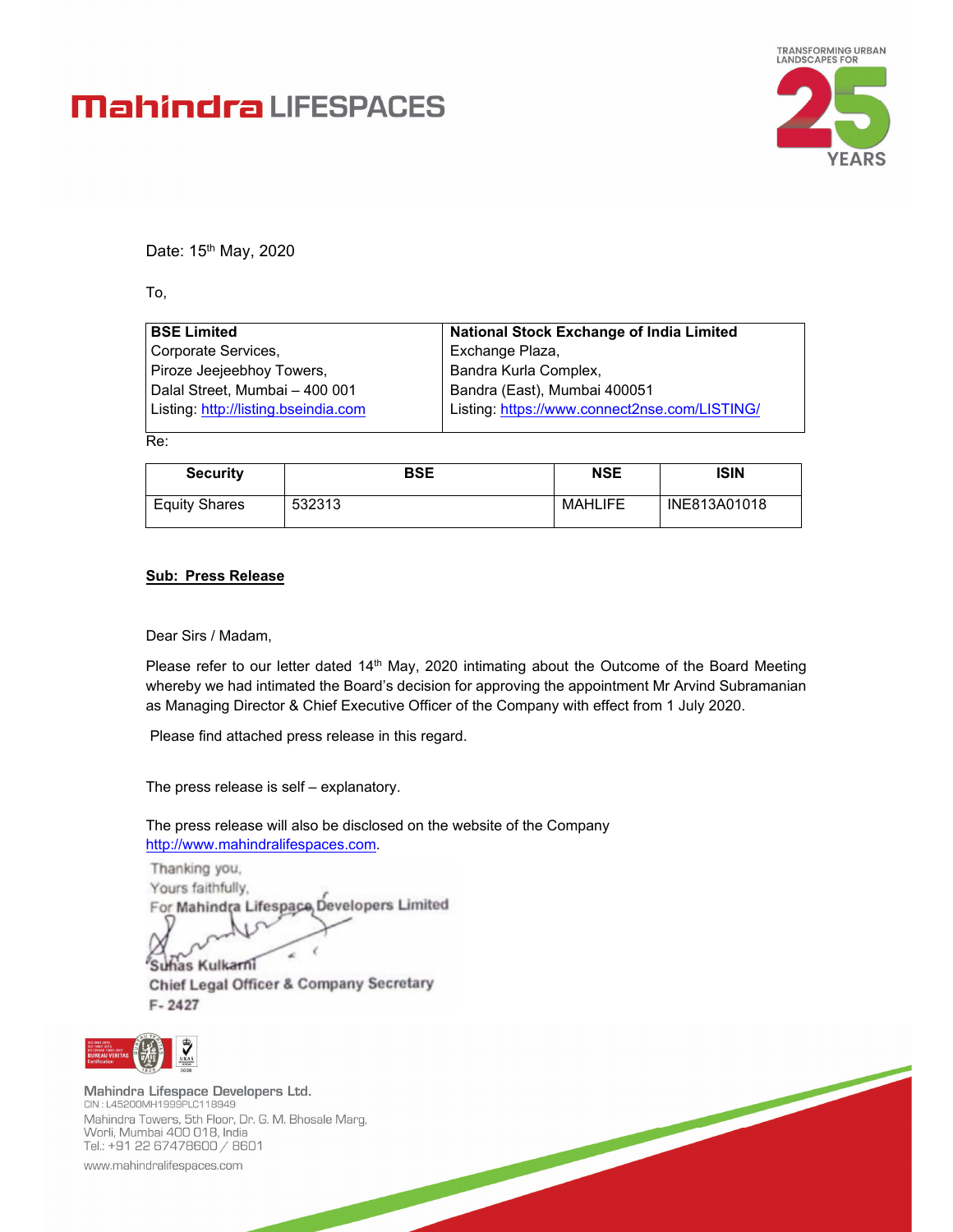



# **Mahindra Lifespaces announces the appointment of Mr Arvind Subramanian as Managing Director and Chief Executive Officer of the Company**

## 15 May 2020

The Board of Mahindra Lifespace Developers Ltd. in its meeting on 14 May 2020 approved the appointment of Mr Arvind Subramanian as Managing Director & Chief Executive Officer with effect from 1 July 2020. He will succeed Ms Sangeeta Prasad who, after a distinguished career of over eleven years with the Mahindra Group, has decided to pursue other interests and had tendered her resignation to the Board of the company on 7 th February .At the request of the Board she graciously agreed to stay on till 30th June to ensure smooth transition.

Arvind joined the company as Chief Executive Officer of Mahindra Happinest, the affordable housing business, in September 2018. Under his leadership Happinest has established itself as an innovator and an emerging leader in the affordable housing sector in India. Arvind led successful new sales launches and ahead‐of‐time project completions. Arvind has been an advocate of the power of digital and Mahindra Lifespaces has been a front‐runner in embracing technology in sales, customer service, project management and property management.

Arvind has over 23 years of experience, starting his professional career with the Tata Administrative Service, the central management cadre of the Tata Group. He spent close to fifteen years with Boston Consulting Group (BCG) where he was Partner & Managing Director. At BCG, Arvind was the global topic leader for the 'Next Billion Consumers', picked by Financial Times as one of The Fifty Ideas That Shaped Business Today. He was also tasked with setting up and leading BCG's Centre for Customer Insight.

Commenting on his appointment, Mr Arun Nanda, Chairman of Mahindra Lifespace Developers Ltd. said, "Mahindra Lifespaces is poised for strong growth in a rapidly consolidating market. At Happinest, Arvind has demonstrated his ability to imagine and engineer a new future for the sector, for the company and for our customers. I am confident he will bring the same pioneering spirit to build on the strengths that Mahindra Lifespaces possesses."

Prior to joining the Mahindra Group, Arvind was Regional CEO at a leading real estate developer. Arvind holds an MBA from the Indian Institute of Management, Ahmedabad and a B.Tech. from the Indian Institute of Technology, Madras.